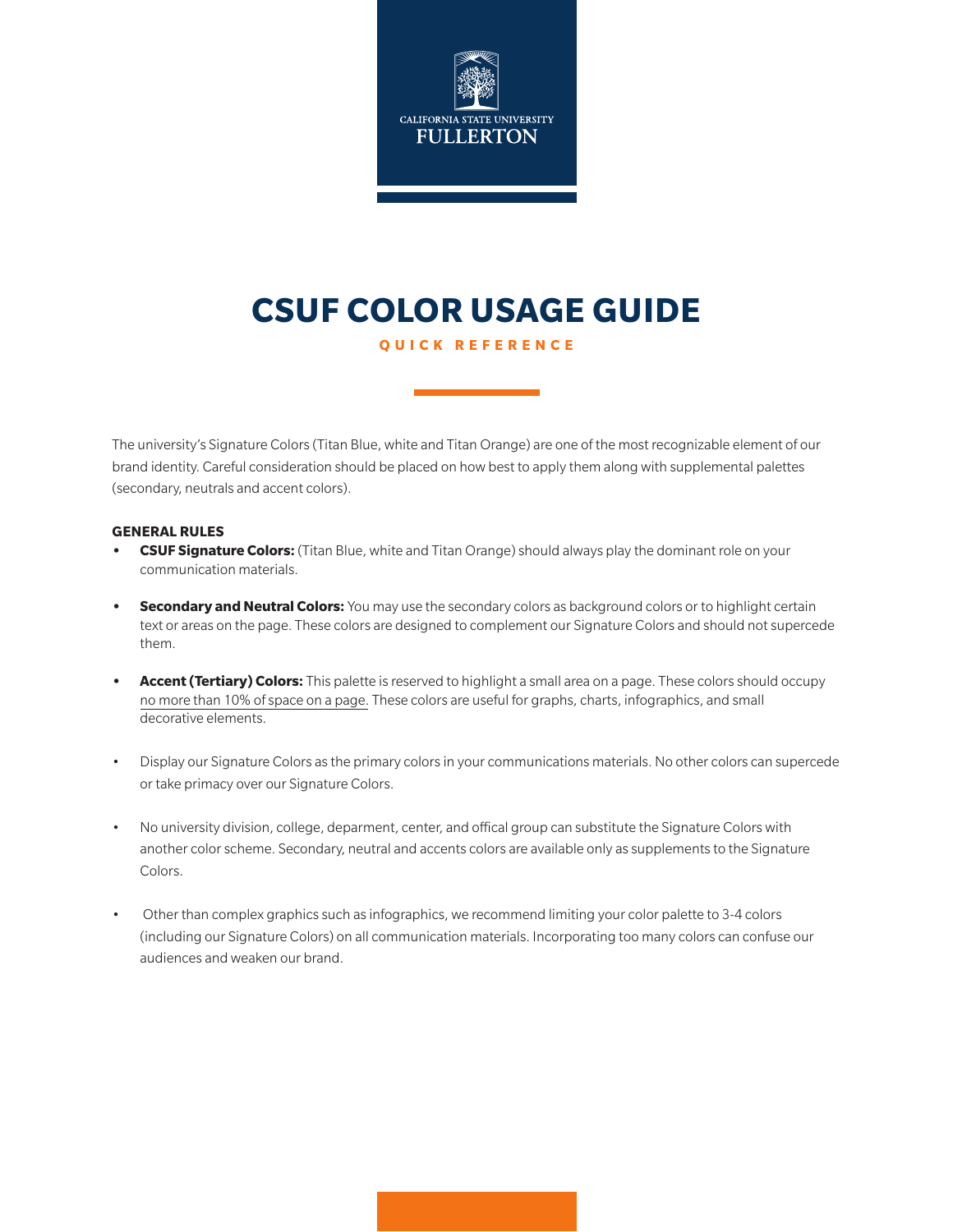#### **UNIVERSITY COLORS**

#### **Signature Colors**

| PMS:<br>RGB:<br>HEX: | CMYK: 100/50/0/60<br>2955<br>0/39/76<br>#00274C | RGB:<br>HEX: | CMYK: 0/0/0/0<br>255/255/255<br>$\#$ FFFFFFF | PMS:<br>RGB:<br>HEX: | CMYK: 0/60/100/0<br>152<br>255/121/0<br>#FF7900* |
|----------------------|-------------------------------------------------|--------------|----------------------------------------------|----------------------|--------------------------------------------------|

#### **Secondary Colors**

| <b>DK MED BLUE</b> |                   | <b>MED BLUE</b> |                   |      | LT. BLUE       |  |
|--------------------|-------------------|-----------------|-------------------|------|----------------|--|
|                    | CMYK: 100/20/0/45 |                 | CMYK: 100/30/5/20 |      | CMYK: 45/0/6/6 |  |
| PMS:               | 7469              | PMS:            | 7705              | PMS: | 630            |  |
| RGB:               | 0/85/125          | RGB:            | 0/102/148         | RGB: | 123/199/220    |  |
| HEX:               | #00376B           | HEX:            | #084B8A           | HEX: | #9CD0E8        |  |
|                    |                   |                 |                   |      |                |  |
|                    |                   |                 |                   |      |                |  |

| <b>BRIGHT ORANGE</b>                       | <b>LT. ORANGE</b>   | <b>SUNSHINE</b>    |
|--------------------------------------------|---------------------|--------------------|
| PMS:<br>Orange 021                         | CMYK: 0/42/100/10   | CMYK: 0/27/100/0   |
| reserved for merchandise and apparels only | PMS:<br>7564        | PMS:<br>7408       |
|                                            | 220/130/24<br>RGB:  | 254/178/16<br>RGB: |
|                                            | #DC8218 $*$<br>HEX: | #FEB210<br>HEX:    |

#### **Accent (Tertiary) Colors**

| <b>BROWN</b>      | <b>BRICK RED</b>   | <b>BURNT C</b> |
|-------------------|--------------------|----------------|
| CMYK: 29/75/80/78 | CMYK: 26/90/100/25 | CMYK:          |
| PMS:<br>4625      | PMS:<br>174        | PMS:           |
| 56/18/3<br>RGB:   | 151/50/31<br>RGB:  | RGB:           |
| HFX:<br>#37241F   | #97321F<br>HFX:    | HFX:           |
|                   |                    |                |

**DK. GREEN** CMYK: 74/38/88/28 PMS: 7743 RGB: 51/79/46 HEX: #334F2E

### **BRANGE** 0/65/100/25 471 RGB: 191/95/22 HEX: #BF5F16 **\***

## **MED. GREEN**

CMYK: 40/0/100/50 PMS: 7496 RGB: 81/105/23 HEX: #516917 **\***

#### **MUSTARD**

CMYK: 7/35/100/13 PMS: 1245 RGB: 193/141/27 HEX: #C18D1B

**LT. GREEN** CMYK: 35/0/100/25 PMS: 377 RGB: 131/147/42 HEX: #A8AD00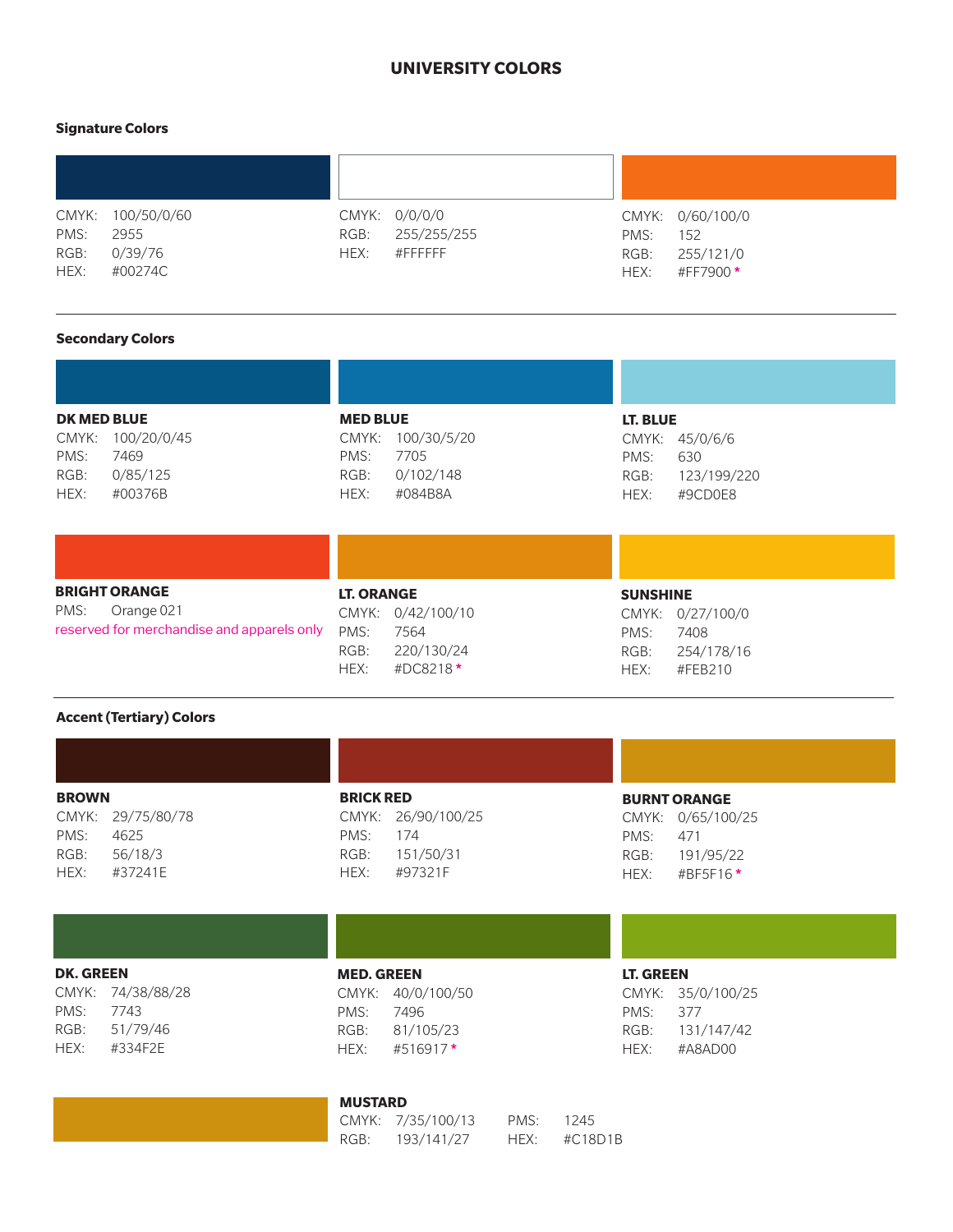#### **UNIVERSITY COLORS**

#### **Neutrals**

|       | <b>COOL GRAY 80</b> |       | <b>COOL GRAY 60</b> |       | <b>COOL GRAY 40</b> |       | <b>COOL GRAY 20</b> |
|-------|---------------------|-------|---------------------|-------|---------------------|-------|---------------------|
| CMYK: | 24/0/0/80           | CMYK: | 18/0/0/60           | CMYK: | 12/0/0/40           | CMYK: | 6/0/0/20            |
| PMS:  | 7545                | PMS:  | 7544                | PMS:  | 7543                | PMS:  | 5455                |
| RGB:  | 62/81/90            | RGB:  | 103/121/131         | RGB:  | 146/161/171         | RGB:  | 194/205/211         |
| HEX:  | #3E515A             | HEX:  | #677983 *           | HEX:  | #92A1AB             | HEX:  | #EAECEC             |

|      | <b>WARM GRAY 80</b> |      | <b>WARM GRAY 60</b> |      | <b>WARM GRAY 40</b> |      | <b>WARM GRAY 20</b> |
|------|---------------------|------|---------------------|------|---------------------|------|---------------------|
|      | CMYK: 23/32/31/64   |      | CMYK: 16/23/23/44   |      | CMYK: 11/13/14/26   |      | CMYK: 2/3/4/5       |
| PMS: | Warm Gray 11        | PMS: | Warm Gray 8         | PMS: | Warm Gray 5         | PMS: | Warm Gray 1         |
| RGB: | 94/81/78            | RGB: | 135/123/119         | RGB: | 175/169/166         | RGB: | 234/230/227         |
| HEX: | #5E514E             | HEX: | #877B77             | HEX: | #AFA9A6             | HEX: | #EAE6E3             |

| <b>TAUPE</b> |                   | <b>BEIGE</b> |                  |  |
|--------------|-------------------|--------------|------------------|--|
|              | CMYK: 10/15/45/28 |              | CMYK: 0/5/25/15  |  |
| PMS: 7503    |                   | PMS:         | 468              |  |
|              | RGB: 133/114/73   |              | RGB: 222/208/174 |  |
| HFX:         | #CDB99C           | HFX:         | #DFD0AF          |  |

**Note:** web colors marked with asterisk **\*** indicate they do not meet accessibility standards. Therefore, they cannot be use as font colors or background color behind text. They can only be use as decorative elements.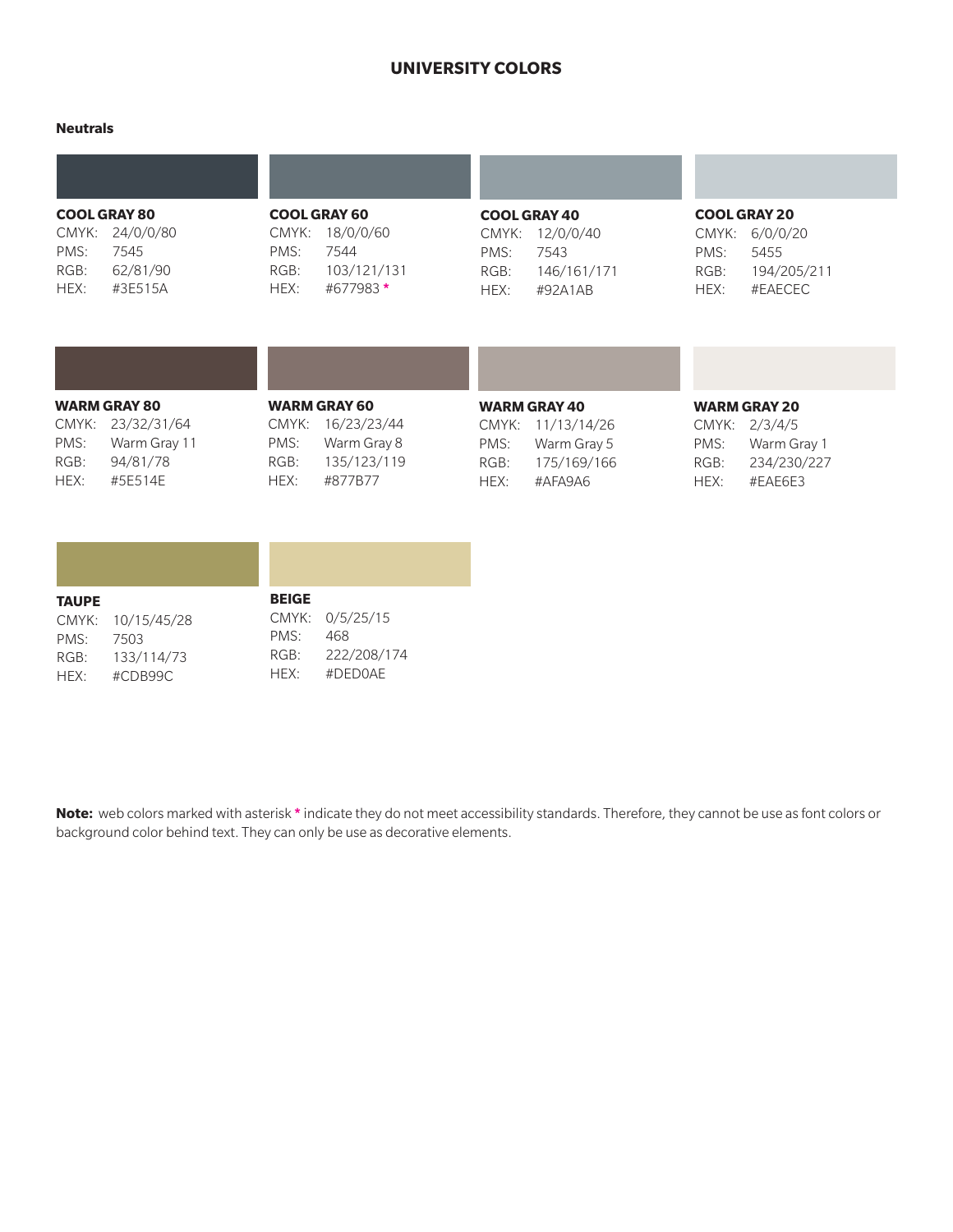#### **Background Color**

**PROPER:** secondary and neutral colors can be applied as background colors and text blocks. Accent colors can also be used as background colors, but should occupy no more than 10% of the page (see example below). Please restrict accent colors for graphs, charts, inforgraphics and as small highlights or decorative elements.

**INCORRECT:** accent colors cannot be used to flood a large space.